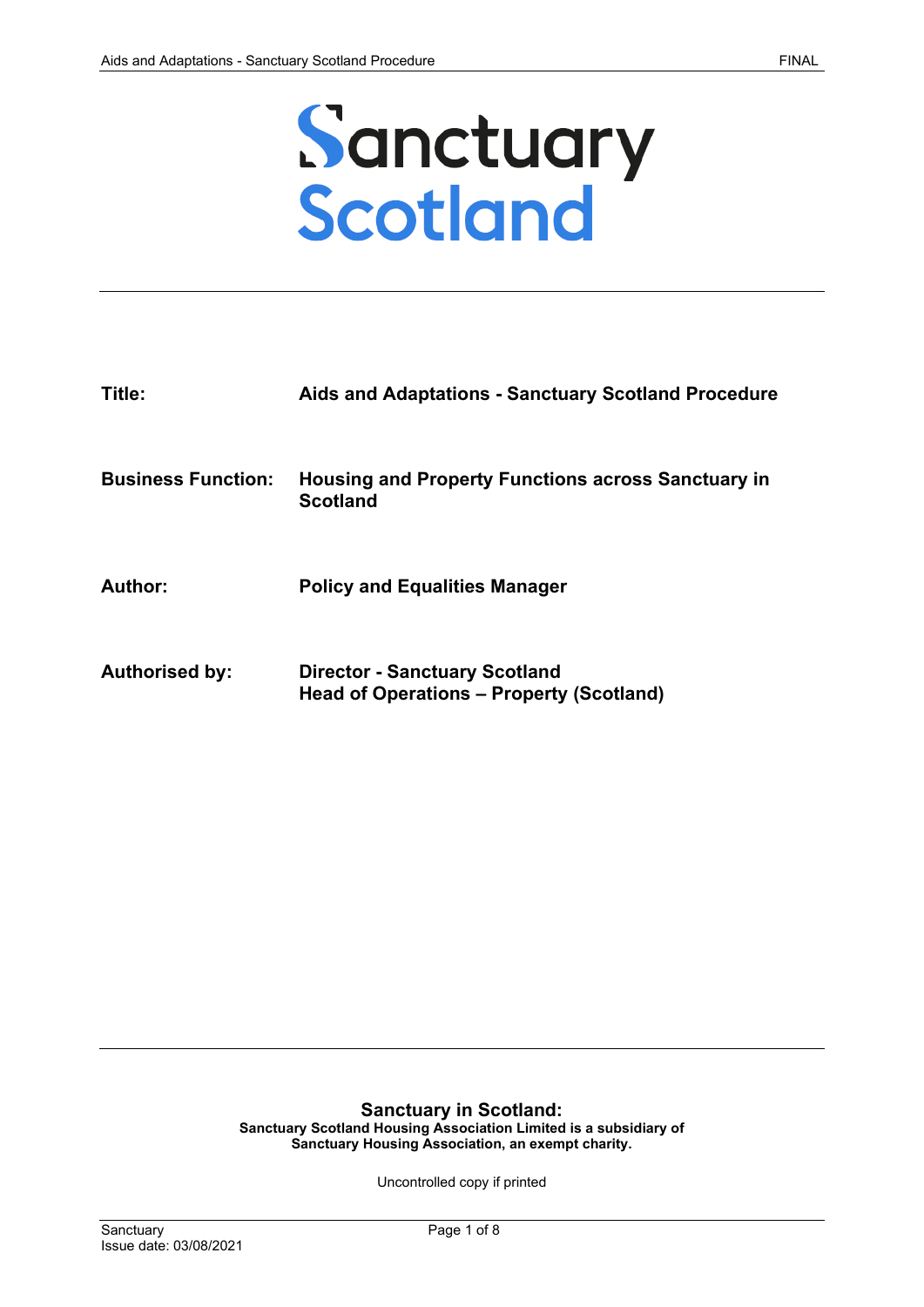# **CONTENT**

|    | <b>General Information</b>                                          | 3 |
|----|---------------------------------------------------------------------|---|
|    | Objective of this procedure                                         | 3 |
| 2. | Legislative/Regulatory context                                      | 3 |
| 3. | Responsibilities for implementation                                 | 3 |
| 4. | What's new - what's different?                                      | 3 |
|    | <b>Detailed Procedures</b>                                          | 4 |
| 1. | All adaptations                                                     | 4 |
| 2. | Minor adaptations                                                   | 4 |
| 3. | Major adaptations                                                   | 5 |
| 4. | Adaptations in newly constructed properties (Stage Two adaptations) | 8 |
|    | <b>Appendices</b><br>Appendix 1 Cuidance on adaptations types       |   |

Appendix 1 - Guidance on adaptations types

Appendix 2 - Technical guide on minor adaptations

Appendix 3 - Aids and Adaptations Process Flowchart

Appendix 4 - Guidance on specialist advice/budget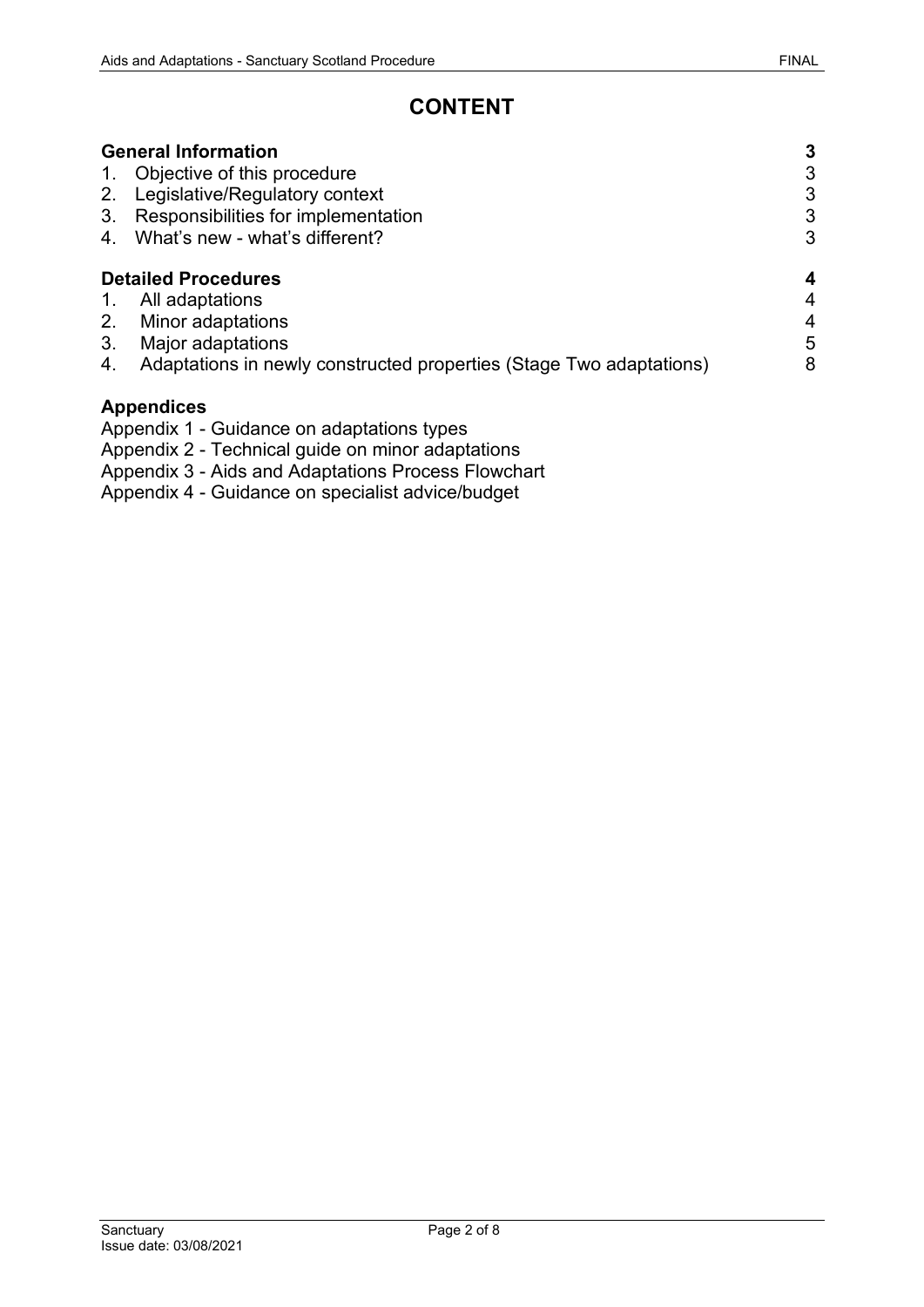## <span id="page-2-0"></span>**General Information**

#### <span id="page-2-1"></span>**1. Objective of this procedure**

- 1.1 This document sets out the steps to be taken by involved staff to effectively and consistently handle requests for aids and adaptations for tenants with a disability.
- 1.2 This procedure provides guidance to staff responsible for handling aids and adaptation queries and requests from tenants, or other members of the household. The procedure aims to outline how Sanctuary Scotland (Sanctuary) will:
	- promote and apply the service in a fair, consistent and transparent manner;
	- assess and prioritise all enquires and applications;
	- complete minor adaptations; and
	- help tenants to access funding for major works.

#### <span id="page-2-2"></span>**2. Legislative/Regulatory context**

- 2.1 The following legislation, references and sources are relevant to the development and delivery of this policy and associated procedure:
	- [SHGN 2012/04 Procedures for HAG funding of Stage 3 adaptations](https://www2.gov.scot/Topics/Built-Environment/Housing/investment/guidancenotes/GuidanceNotes2012/HSGN201204Guidance) provides guidance on HAG funding process and eligibility;
	- [Joint Improvement Team Good Practice Guide for the Provision of Major](http://www.jitscotland.org.uk/wp-content/uploads/2015/01/Good-Practice-Guide-for-the-Provision-of-Major-Adaptations.pdf)  [Adaptations 2010](http://www.jitscotland.org.uk/wp-content/uploads/2015/01/Good-Practice-Guide-for-the-Provision-of-Major-Adaptations.pdf) provides guidance on how to effectively develop, deliver, manage, and monitor the provision of major adaptations; and
	- Minor Adaptations without Delay, parts 1 and 2, published by the College [of Occupational Therapists \(OTs\) \(2006\)](http://www.rcot.co.uk/practice-resources/rcot-publications/downloads/minor-adaptations-without-delay) provides guidance on completing adaptations without an OT referral.

#### <span id="page-2-3"></span>**3. Responsibilities for implementation**

- 3.1 The Director of Sanctuary Scotland and Head of Operations Property (Scotland) are responsible for ensuring that staff adhere to this policy and procedure and for ensuring that all measures are in place to implement this procedure effectively.
- 3.2 All staff involved in the aids and adaptations process are responsible for ensuring adherence to this procedure.

#### <span id="page-2-4"></span>**4. What's new - what's different?**

- 4.1 August 2021 Roles updated to align with new Property Services structure.
- 4.2 February 2019 changes to roles and responsibilities, and **Appendix 3** updated.
- 4.3 January 2019 Formal review, no significant changes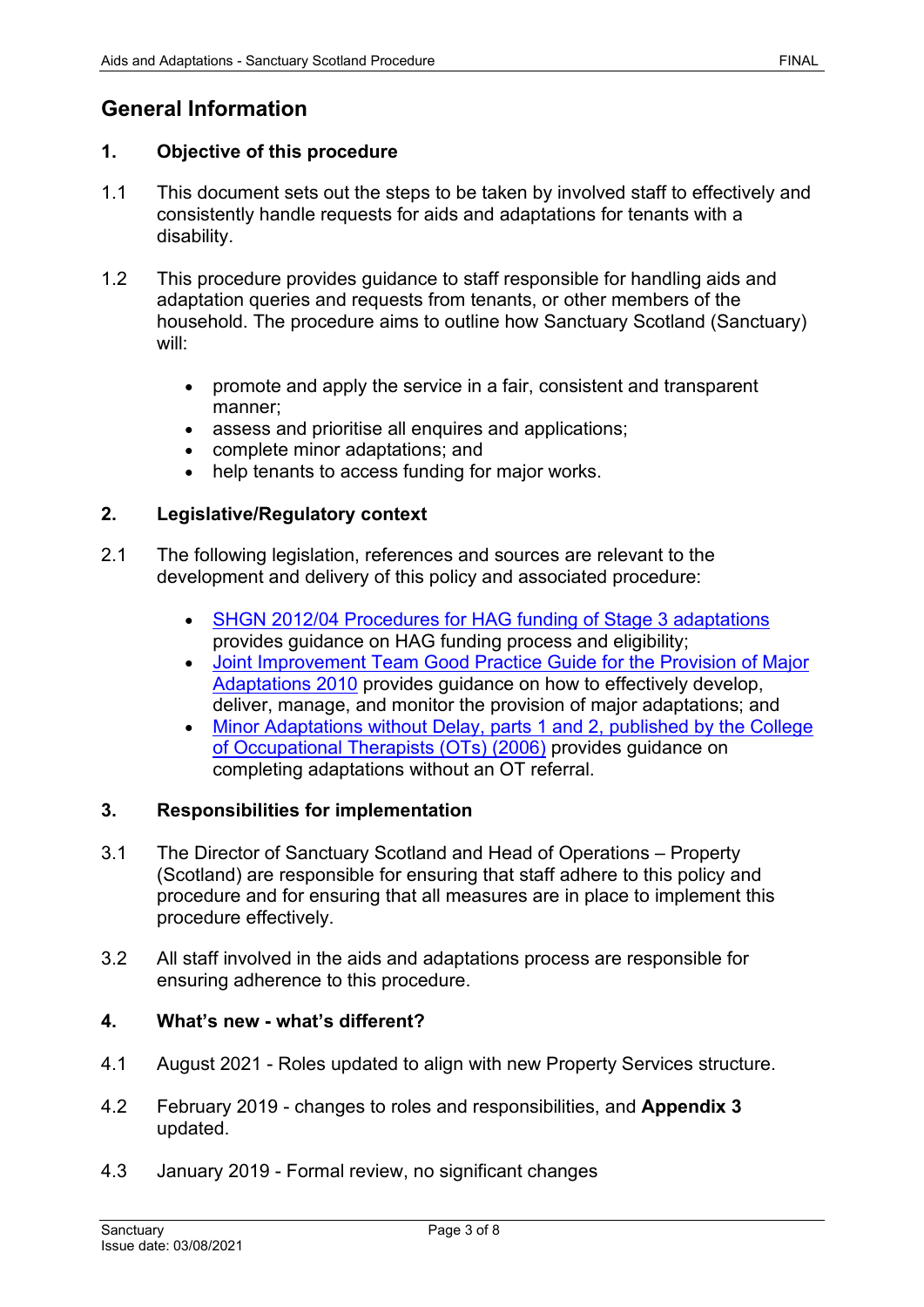### <span id="page-3-0"></span>**Detailed Procedures**

#### <span id="page-3-1"></span>**1. All adaptations**

| <b>Step</b> |                                                        | <b>Action</b>                                                                                                                                                                                                                                                                                                                                                                                                                                                           | <b>Timescale</b>                  |
|-------------|--------------------------------------------------------|-------------------------------------------------------------------------------------------------------------------------------------------------------------------------------------------------------------------------------------------------------------------------------------------------------------------------------------------------------------------------------------------------------------------------------------------------------------------------|-----------------------------------|
|             | 1. Accessing the<br>aids and<br>adaptations<br>service | Tenants can access Sanctuary's aids and adaptations<br>services in a number of ways:<br>telephoning our Customer Service Centre (CSC) on<br>the local freephone number (the centre will outline the<br>process to the tenant);<br>as a direct referral from an OT or other agency;<br>$\bullet$<br>directly to any member of staff (e.g. at a home visit or<br>$\bullet$<br>at the local office); and/or<br>via the website - www.sanctuary-housing.co.uk.<br>$\bullet$ |                                   |
|             | 2. Initiate the<br>process                             | When the tenant, local authority or OT contacts us to<br>request an adaptation this information must be forwarded<br>to the relevant Designated Officer for Property Services<br>(PS) within one working day.<br>The process for the Designated Officers to follow is set<br>out in the flowchart at Appendix 3.                                                                                                                                                        | <b>Within 1</b><br>working<br>day |
|             | 3. Minor or major                                      | Guidance on categorising aids and adaptations as major<br>or minor, and on identifying the appropriate funding<br>source is available at Appendix 4. Once the aid or<br>adaptation has been identified as either a minor or major<br>the appropriate process (as outlined below) must be<br>followed.                                                                                                                                                                   |                                   |

#### <span id="page-3-2"></span>**2. Minor adaptations**

| <b>Step</b> |                                                                                                         | <b>Action</b>                                                                                                                                                                                                                                                                                                                                                                                                                               | <b>Timescale</b> |
|-------------|---------------------------------------------------------------------------------------------------------|---------------------------------------------------------------------------------------------------------------------------------------------------------------------------------------------------------------------------------------------------------------------------------------------------------------------------------------------------------------------------------------------------------------------------------------------|------------------|
|             | 1. Raise works<br>order                                                                                 | The Designated Officer for PS will raise a minor<br>adaptation works order for completion within 28 days of<br>request to the relevant contractor. Works of a more urgent<br>nature may be prioritised by agreement.<br>CSC to offer/make a convenient appointment with the<br>service user at the first point of contact.<br>The Designated Officer for PS will record details on the<br>medical adaptations contract tracker spreadsheet. | Upon<br>receipt  |
|             | 2. Where minor<br>works become<br>part of a major<br>project<br>completed by<br>external<br>contractors | Where it becomes apparent that the minor aids and<br>adaptations works are more extensive, or form part of<br>major works, refer to the following section on major<br>adaptations.                                                                                                                                                                                                                                                          |                  |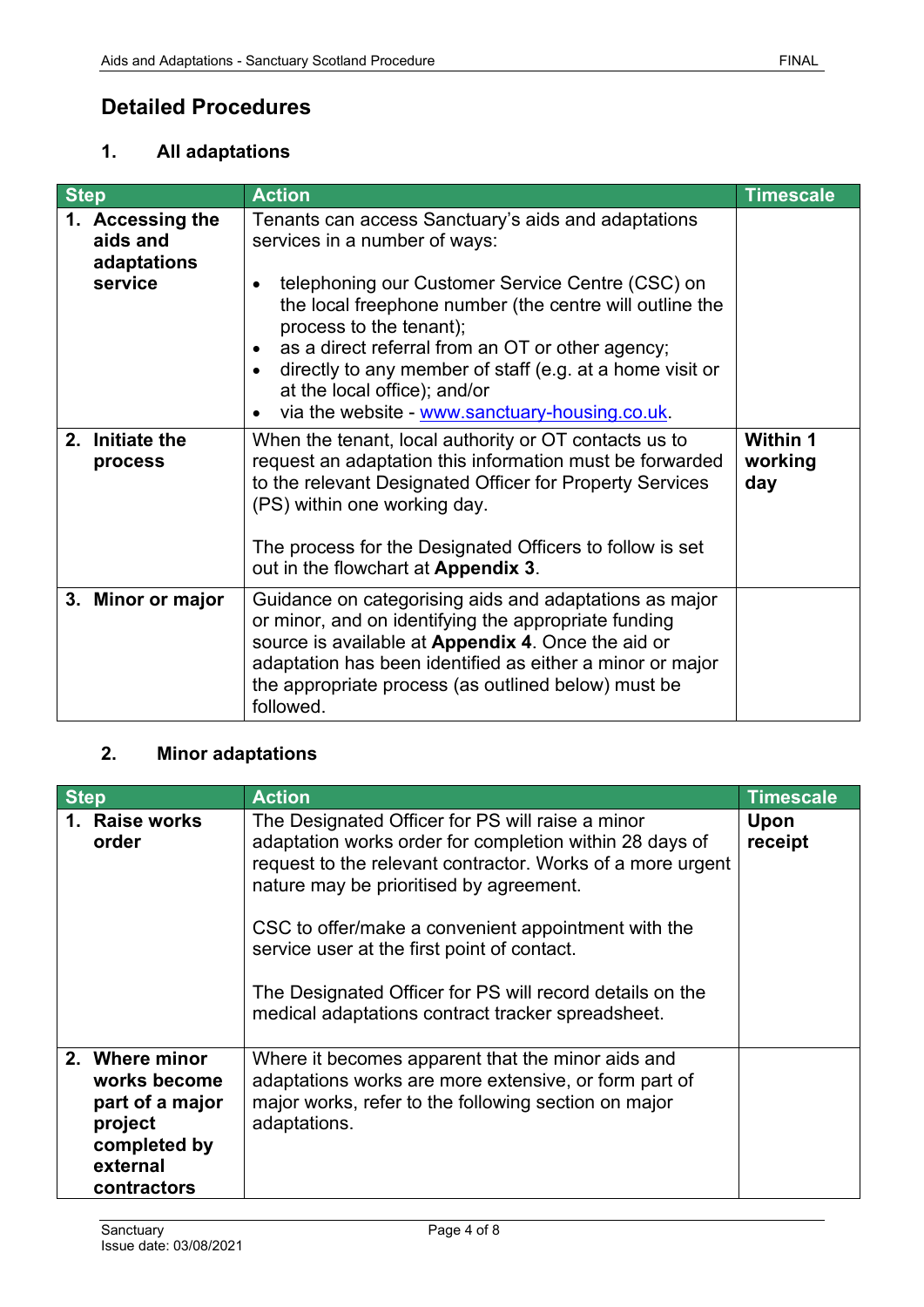| Aids and Adaptations - Sanctuary Scotland Procedure |                                                           | FINAL                                                                                                                                                                                     |                                                   |
|-----------------------------------------------------|-----------------------------------------------------------|-------------------------------------------------------------------------------------------------------------------------------------------------------------------------------------------|---------------------------------------------------|
| <b>Step</b>                                         |                                                           | <b>Action</b>                                                                                                                                                                             | <b>Timescale</b>                                  |
|                                                     | 3. PS undertake<br>works order                            | Work assigned to an PS operative and completed within<br>28 days of receipt of request/referral.                                                                                          | <b>Within 28</b><br>days.                         |
|                                                     | or                                                        | PS operatives are supported by a comprehensive<br>Technical Guide which details relevant measures and<br>weights for consideration when fitting the minor<br>adaptation (See Appendix 2). |                                                   |
|                                                     | <b>Approved</b><br>contractor<br>undertake<br>works order | Work assigned to approved contractor and completed<br>within 28 days of receipt of request/referral.                                                                                      |                                                   |
|                                                     | 4. Upon<br>completion of<br>works                         | The Designated Officer for PS must ensure the medical<br>adaptations contract tracker spreadsheet is updated.                                                                             | <b>Within 2</b><br>days of<br>works<br>completion |
|                                                     | 5. Satisfaction<br><b>Survey</b>                          | A telephone satisfaction survey will be completed by the<br>Business Information Research team for a sample of<br>cases.                                                                  |                                                   |

## <span id="page-4-0"></span>**3. Major adaptations**

| <b>Step</b>                | <b>Action</b>                                                                                                                                                                                                                                                                                                                                                                  | <b>Timescale</b>                                                     |
|----------------------------|--------------------------------------------------------------------------------------------------------------------------------------------------------------------------------------------------------------------------------------------------------------------------------------------------------------------------------------------------------------------------------|----------------------------------------------------------------------|
| 1. Initiate the<br>process | If the tenant does not have an OT referral the Designated<br>Officer will advise them to contact their local social work<br>department or health practice.                                                                                                                                                                                                                     | At first<br>point of<br>contact<br>(where<br>possible)               |
| 1a.                        | In addition, the Designated Officer for Housing<br>Management should look at the options for the tenant.<br>The Designated Officer must:                                                                                                                                                                                                                                       | Within 10<br>working<br>days of<br>receipt of<br>referral.           |
|                            | check availability of adapted properties, if appropriate,<br>$\bullet$<br>prior to joint visit;<br>consider any re-housing options (as it may prove more<br>$\bullet$<br>feasible to move the tenant to a more appropriate<br>property); and<br>keep the tenant informed throughout the process.                                                                               |                                                                      |
| 1 <sub>b</sub>             | The OT will provide information on the level of priority for<br>the adaptation.<br>The Designated Officer for PS must:<br>agree suitability and practical issues of request;<br>$\bullet$<br>identify if building warrant is required; and<br>$\bullet$<br>determine any minor works which may be carried out<br>$\bullet$<br>quickly to support the tenant in the short-term. | <b>Within 5</b><br>working<br>days of<br>meeting<br>taking<br>place. |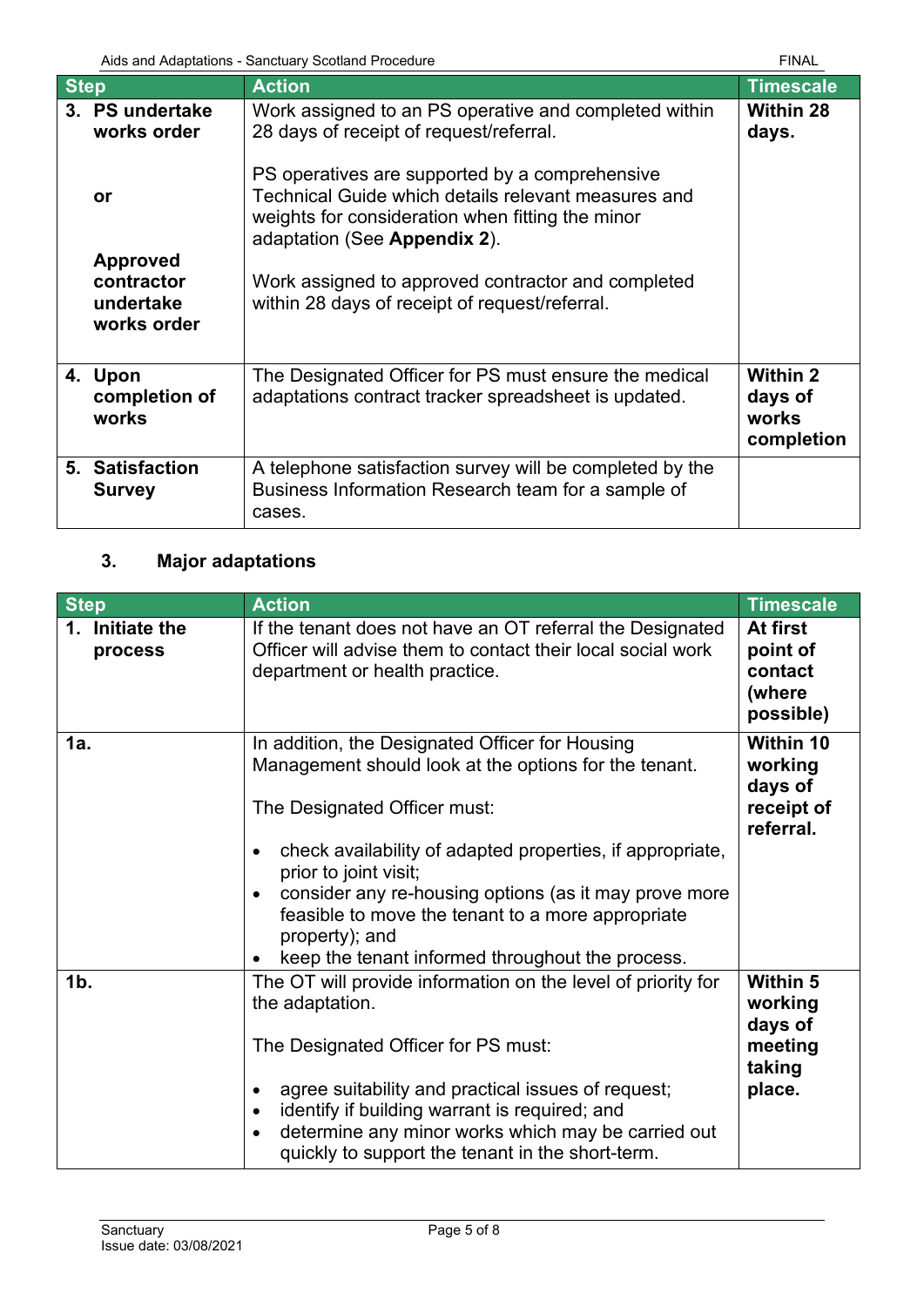| <b>Step</b> |                                                  | <b>Action</b>                                                                                                                                                                                                                                                                                                                                                                                                                                                                                                                                                                                                                                                                                                            | <b>Timescale</b>                           |
|-------------|--------------------------------------------------|--------------------------------------------------------------------------------------------------------------------------------------------------------------------------------------------------------------------------------------------------------------------------------------------------------------------------------------------------------------------------------------------------------------------------------------------------------------------------------------------------------------------------------------------------------------------------------------------------------------------------------------------------------------------------------------------------------------------------|--------------------------------------------|
|             | 2. Identify Priority<br>where<br>necessary       | Decisions on whether major adaptations will be carried<br>out will be made by the Designated Officer for PS, based<br>on the information on level of priority provided by the OT.                                                                                                                                                                                                                                                                                                                                                                                                                                                                                                                                        |                                            |
|             | 3. Approval                                      | The Designated Officer for PS must agree the<br>specification to proceed with the works.<br>Where appropriate, the Designated Officers must also:<br>consider the appointment of an appropriate consultant<br>٠<br>where more costly/extensive works are required;<br>gain tenant cooperation in giving contractors access to<br>their home prior to the works commencing (if<br>necessary);<br>consider Health & Safety Issues;<br>$\bullet$<br>consider if 'Decant' accommodation is required;<br>$\bullet$<br>consider whether the adaptation is eligible for capital<br>spend;<br>complete the application for a building warrant if<br>applicable;<br>inform the tenant/OT of any decisions or issues.<br>$\bullet$ | Within 10<br>working<br>days of<br>receipt |
|             | 4. Communication<br>with tenant and<br><b>OT</b> | The Designated Officer for PS must send letters to the<br>tenant and Occupational Therapist advising them of any<br>relevant decisions and outcomes throughout the process.<br>This will include a letter when the adaptation has been<br>approved, and a letter if the adaptation is likely to be<br>delayed.                                                                                                                                                                                                                                                                                                                                                                                                           |                                            |
|             | 5. Procurement                                   | For adaptations costing up to £15,000, we will use<br>approved contractors in line with standard repairs and<br>maintenance procurement arrangements. Refer to the<br>policy for more details.<br>For adaptations costing over £15,000, a full tendering<br>procedure is required, with tenders being open for<br>acceptance for a period of three months. This<br>requirement is set out by the Scottish Government.                                                                                                                                                                                                                                                                                                    |                                            |
|             | 6. Completion of<br>works                        | The VAT exemption form will be completed by the<br>Designated Officer for PS and sent to any external<br>contractors.<br>The Designated Officer must update SAP with details of<br>the completions.                                                                                                                                                                                                                                                                                                                                                                                                                                                                                                                      | <b>Within 5</b><br>working<br>days         |
|             | 7. Satisfaction<br><b>Survey</b>                 | A telephone satisfaction survey will be completed by the<br>Business Information Research Team for a sample of<br>cases.                                                                                                                                                                                                                                                                                                                                                                                                                                                                                                                                                                                                 |                                            |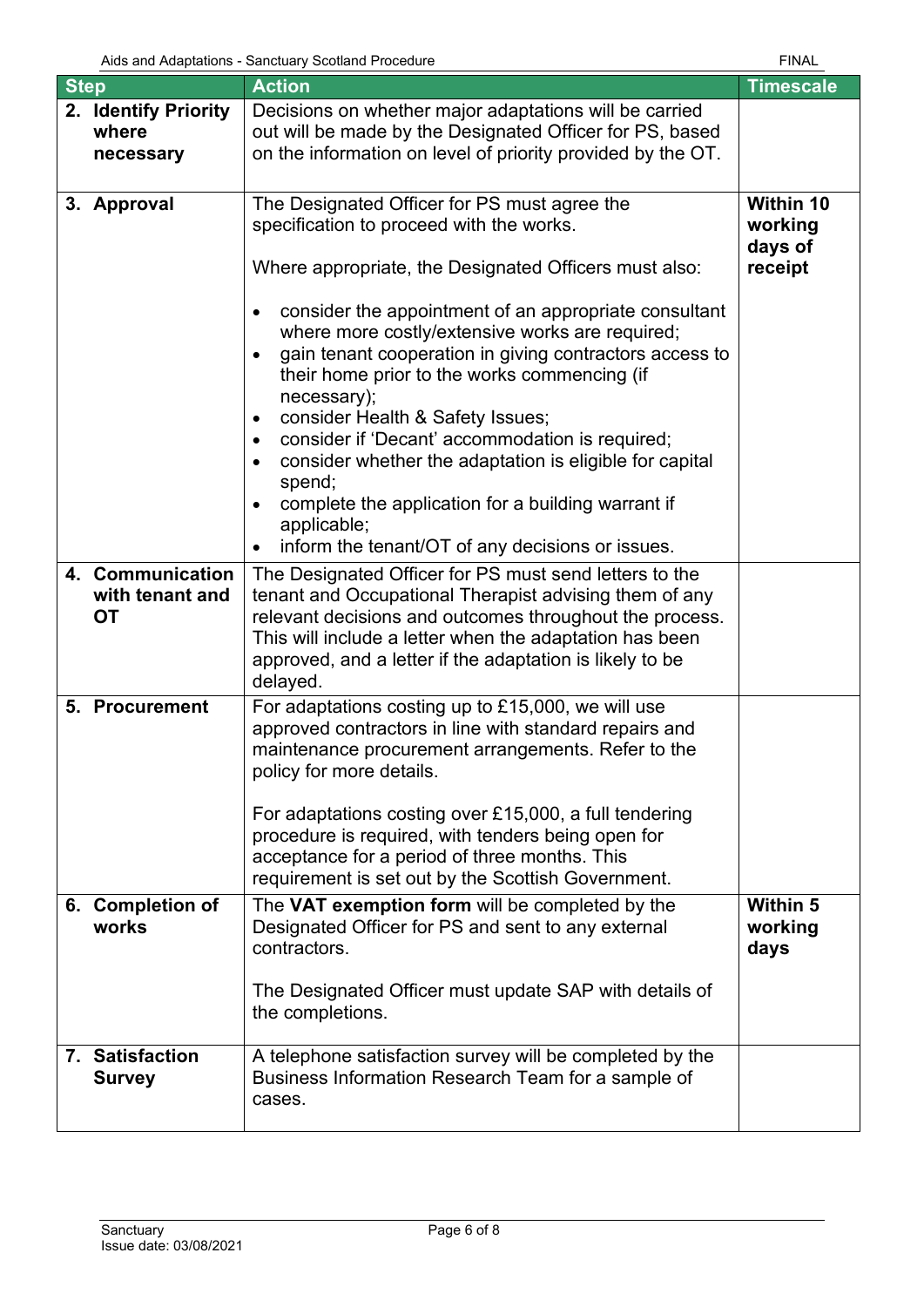| <b>Step</b>                               | <b>Action</b>                                                                                                                                                                                                                                                                                                                                                                                                                                   | <b>Timescale</b>                                               |
|-------------------------------------------|-------------------------------------------------------------------------------------------------------------------------------------------------------------------------------------------------------------------------------------------------------------------------------------------------------------------------------------------------------------------------------------------------------------------------------------------------|----------------------------------------------------------------|
| 8. Communication                          | The Designated Officer for PS must advise the relevant<br>Housing Officer to ensure that any changes are made to<br>medical priority if the tenant has a housing application<br>with us.                                                                                                                                                                                                                                                        | <b>Within 2</b><br>working<br>days of<br>visit                 |
| 9. Funding                                | HAG will be claimed by PS by completing and returning<br>forms HAG A3 and HAG/Payment to the relevant Grant<br>Provider.                                                                                                                                                                                                                                                                                                                        |                                                                |
| 10. Maintenance                           | The Designated Officer for PS must ensure that any aids<br>or adaptations which have been installed and require<br>servicing (e.g. a stair lift or hoist) are added to the<br>relevant maintenance/servicing schedule.                                                                                                                                                                                                                          |                                                                |
| 11. Repairs to aids<br>and<br>adaptations | We assume full responsibility for repairing/servicing an<br>aid or adaptation that has been fitted by us or by<br>contractors acting on our behalf.                                                                                                                                                                                                                                                                                             |                                                                |
|                                           | A logged repair must be completed within 7 working days,<br>with particular importance paid to repairs relating to<br>access to toilet, cooking or bathing facilities; or may be<br>considered as an emergency repair where the health and<br>safety of a vulnerable tenant is immediately a concern.                                                                                                                                           | <b>Within 7</b><br>working<br>days of<br>receipt of<br>request |
|                                           | Where an aid or adaptation has reached the end of its<br>'shelf-life' then the tenant can make a further application<br>for a replacement. The tenant must contact us to formally<br>request this work and a decision will be agreed with the<br>Designated Manager for PS, with advice from an<br>Occupational Therapist if required.                                                                                                          |                                                                |
|                                           | If a stairlift or any form of lifting equipment such as a sling<br>or hoist is installed, the Insurance team must be notified<br>by the Designated Officer for PS within seven working<br>days of completion. The Insurance team ensures that<br>such equipment is inspected in accordance with the<br>statutory obligations. This function is separable from any<br>maintenance or servicing obligations that is undertaken<br>by the PS team. |                                                                |